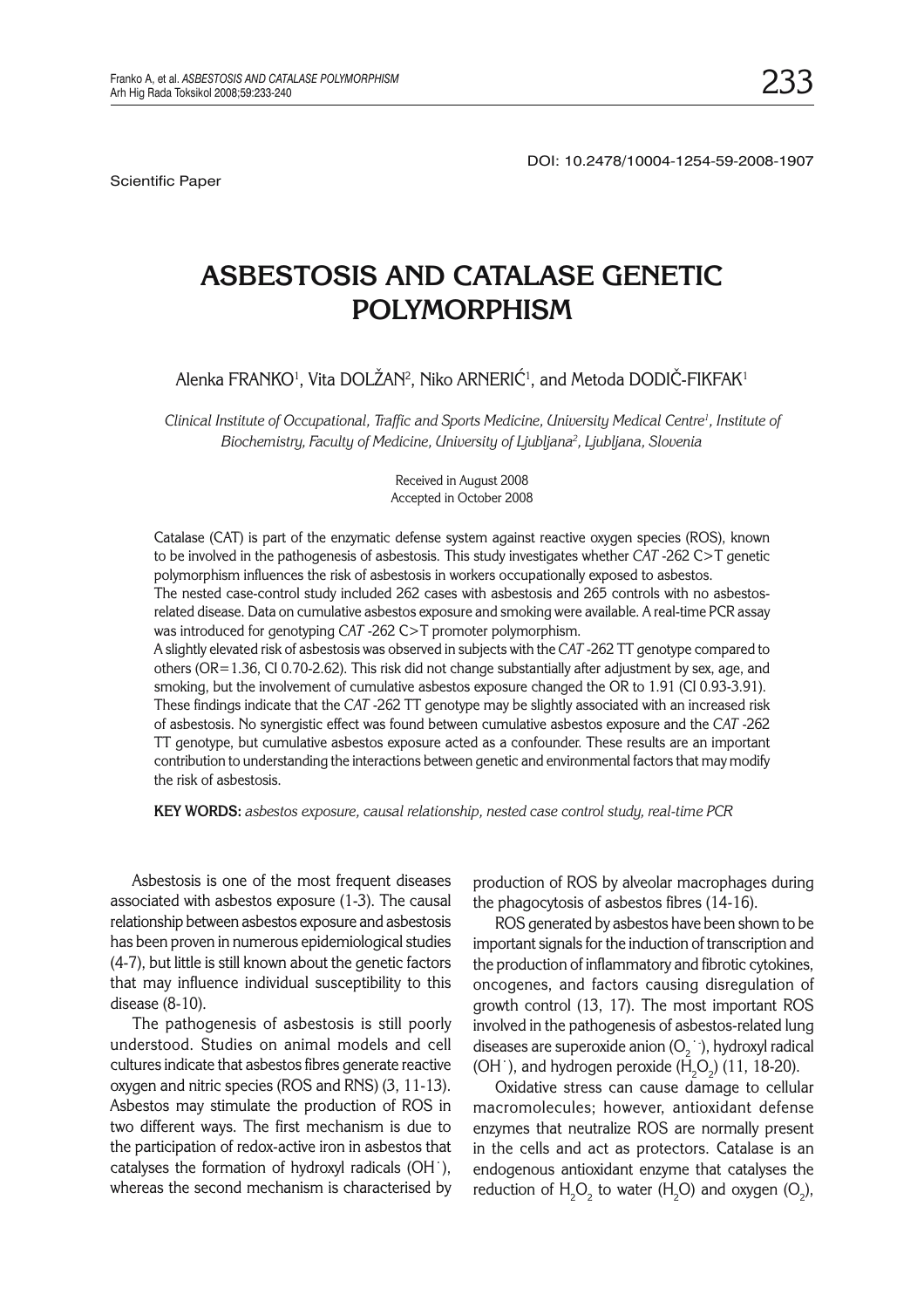and therefore plays a major role in controlling  ${\sf H}_{\sf 2}{\sf O}_{\sf 2}$ concentrations in human cells (21-23). Together with other antioxidant enzymes, it plays an important role in the primary defense against oxidative stress (21-23).

The results of several studies suggest that reduction in catalase activity may play an important role in the host response to oxidative stress, and could be associated with increased risk of certain diseases (23-26).

The human gene coding for catalase is located on chromosome 11p13 and consists of 13 exons (27). Several rare polymorphisms have been reported in the catalase gene (22). The most common single nucleotide polymorphism (SNP) in the promoter region of the catalase gene (*CAT*) consists of a cytosine (C) to thymine (T) substitution at position - 262 in the promoter region (*CAT* -262 C>T) (22). The association between *CAT* -262 C>T polymorphism and catalase activity or catalase levels has been investigated in several studies (22, 23, 28). Forsberg et al. found significantly higher catalase levels in individuals carrying the -262 T allele in comparison to individuals homozygous for the C allele (22). In contrast, in a study by Nadif et al., *CAT* -262 C>T polymorphism was significantly associated with erythrocyte catalase activity: the lowest was found in subjects with the TT genotype, an intermediate level in individuals with the CT genotype, and the highest in those with the CC genotype (28). Similar results were obtained in a cross-sectional study by Ahn et al., who found a dose-response reduction in catalase activity, with the highest geometric mean in individuals with the *CAT* -262 CC genotype, intermediate for those with the CT genotype, and the lowest for those with the TT genotype (23). Bastaki et al. also observed lower average catalase activity in subjects with the *CAT* -262 TT genotype compared to those with the CC genotype (29).

Recent studies indicate that genetic polymorphisms play an important role in susceptibility to the development of asbestosis (7, 9-10, 30-31). To our knowledge, the association between asbestosis and *CAT* -262 C>T polymorphism has not been studied so far.

To thoroughly investigate the interactions between genetic and environmental factors that could influence the risk of asbestosis, we designed a series of studies focusing on the most common polymorphisms of metabolic enzymes involved in the antioxidant response and xenobiotic detoxification in a large cohort of workers occupationally exposed to asbestos

from a small geographic area with an ethnically homogenous population (32).

This study investigated the influence *CAT* -262 C>T polymorphism on the risk of asbestosis in workers occupationally exposed to asbestos.

## SUBJECTS AND METHODS

The study subjects were recruited from a cohort of 2,080 workers occupationally exposed to asbestos who were presented at the Board for the Recognition of Occupational Asbestos Diseases from 1 January 1998 to 31 December 2003. From this cohort, 356 cases diagnosed with asbestosis as an occupational disease and 356 controls with no asbestos-related disease were selected for a nested case-control study. The controls were matched to the cases by age and sex. However, 52 cases and 53 controls refused to take part in the study, 40 cases and 29 controls died in the period between the recognition of the occupational disease and the start of the study, and two cases and nine controls developed a malignant disease during the same period. Consequently, the final number of cases included in the study was 262 and that of controls 265.

All study cases and controls were employed at the Slovenian asbestos cement manufacturing plant Salonit Anhovo, where there were three major production processes: cement production, production of asbestos-cement pipes, and production of corrugated sheets (33).

Smoking data were obtained for each case and control at the interview using a standardised questionnaire (33, 34).

For each subject, data on cumulative asbestos exposure were available from the previous study (33).

The diagnosis of asbestosis or "no asbestosrelated disease" for each case and control was verified by experts from the Board for Recognition of Occupational Asbestos Diseases according to the Helsinki Criteria for Diagnosis and Attribution of Asbestos Diseases (35) and the American Thoracic Society proposal (36). Two experts teams from the Clinical Institute of Occupational Medicine in Ljubljana participated, each consisting of an occupational physician, a radiologist, and a pulmonologist.

For genotyping, capillary blood samples from the fingertips of all cases and controls were collected on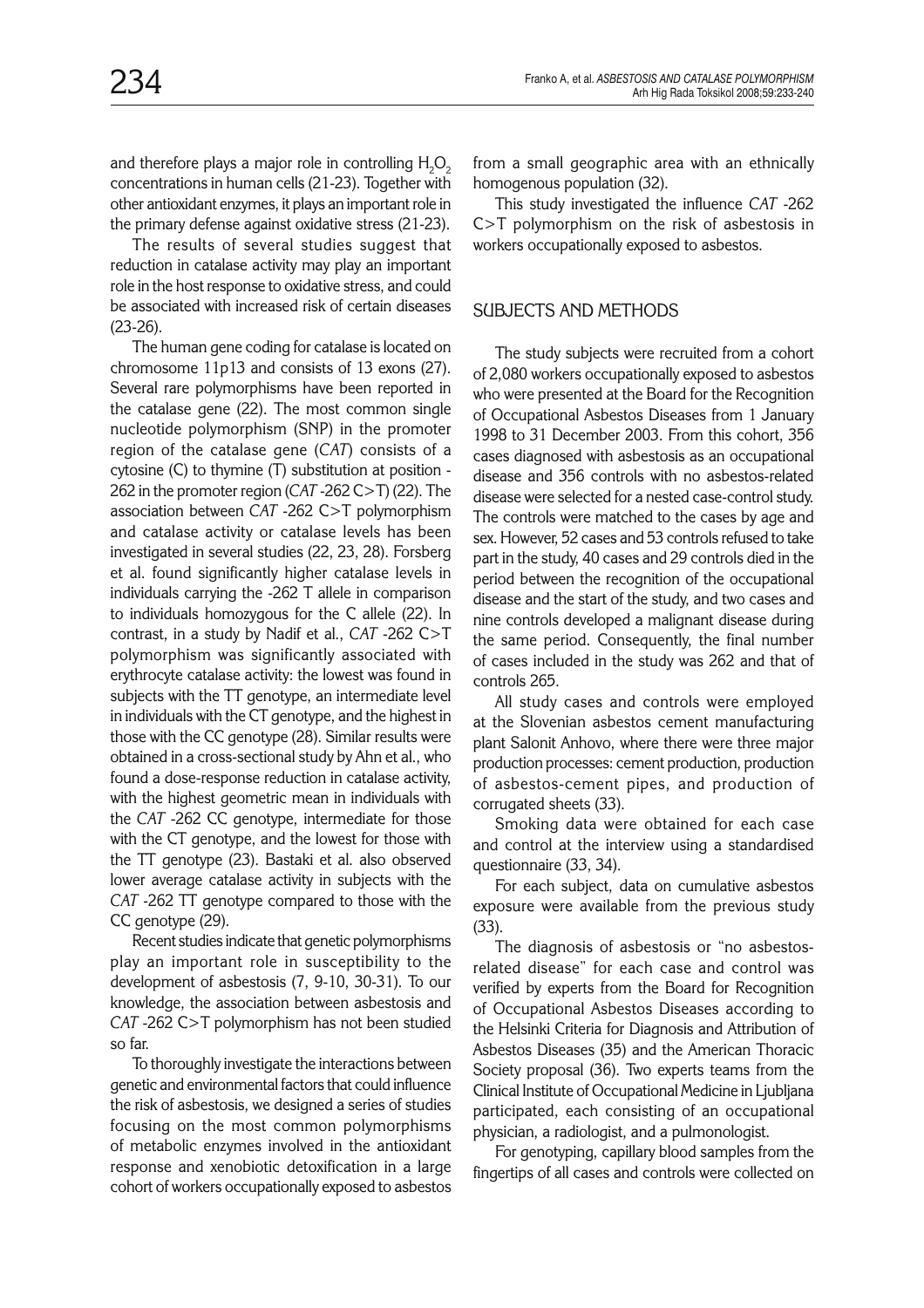FTA Mini Cards (Whatmann Bioscience). Genomic DNA was extracted from the FTA cards using Blood Prep chemistry on the ABI PRISM™ 6100 Nucleic Acid PrepStation (Applied Biosystems, Foster City, CA) and stored at -20 °C until genotyping.

A custom TaqMan SNP genotyping assay (ABI, Foster City, CA) was used to determine *CAT* -262 C>T polymorphism. Primer and probe sets were designed as follows: -262 F: 5'GCCTGAAGGATGCTGATAAC CG ', -262 R: 5'CAATTGGAGAGCCTCGCC ', -262 C probe FAM-CCGGGATAGCCGAA, and -262 T probe VIC-CCCGGAATAGCCGAA. Real-time PCR was performed under universal conditions on ABI 7900HT in a 5  $\mu$ L reaction mix containing 0.125  $\mu$ L of TaqMan SNP genotyping assay (ABI, Foster City, CA), 2.5  $\mu$ L of TaqMan Universal PCR Master Mix (ABI, Foster City, CA), and 120 ng of DNA. Genotyping was randomly repeated in 20 % of samples to check for typing reliability. TaqMan SNP genotyping assays were validated on 100 samples genotyped using the PCR-RFLP method. To determine *CAT* -262 C>T polymorphism, the region encompassing the polymorphic site was amplified and PCR products were digested with *Sma*I (New England Biolabs) as previously described (22).

Standard descriptive statistics were used. The differences in the means of variables between cases and controls were analysed using the *t*-test. A  $\chi^2$ test was used to determine whether the observed differences in proportions between the study groups were statistically significant. The odds ratios (OR) and corresponding 95 % confidence intervals (CI) were

calculated first using univariate logistic regression, followed by multivariate logistic regression modelling to assess the causal relationship between asbestosis, cumulative asbestos exposure, genotypes, and confounders. A possible synergistic effect was calculated between asbestos exposure and genotypes using dummy variables.

The study was approved by the Slovenian Ethics Committee for Research in Medicine and was carried out in line with the Helsinki Declaration.

# **RESULTS**

The mean ages of cases and controls were 61 and 57 years, respectively. No significant difference in sex distribution was found between cases and controls. No difference was observed with regard to smoking (Table 1) (7, 31).

The mean cumulative asbestos exposure was  $37.67$  fibres/cm<sup>3</sup>-years (SD=86.43) in cases and 11.23 fibres/cm<sup>3</sup>-years (SD=23.47) in controls. The difference in cumulative asbestos exposure between the cases and controls was statistically significant (*t*=4.78, *p=*0.000) (7, 31).

All cases and controls were genotyped for *CAT* - 262 C>T gene polymorphism. However, amplification was not successful in six cases and three controls. The *CAT* -262 TT genotype was found in 22 cases and 17 controls, the CT genotype in 107 cases and 105 controls, and the CC genotype in 127 cases and 140 controls. When combining genotypes, there was no

| <b>Variables</b>                    | Cases<br>$(N=262)$ | Controls<br>$(N=265)$ | <b>Test</b>    | p value     |
|-------------------------------------|--------------------|-----------------------|----------------|-------------|
| Age / $year$                        |                    |                       |                |             |
| Mean $\pm$ SD                       | $61 \pm 9.40$      | $57 \pm SD$ 9.34      | $t = 5.18$     | $p=0.000$   |
| <b>Sex</b>                          |                    |                       |                |             |
| Male                                | 186                | 183                   |                |             |
| Female                              | 76                 | 82                    | $\chi^2$ =0.24 | $p=0.628$   |
| Smoking                             |                    |                       |                |             |
| Ever/never smokers                  | 117/145            | 120/145               | $\chi^2$ =0.01 | $p = 0.919$ |
| Average years<br>Mean $\pm$ SD      | $25.92 \pm 13.37$  | $22.90 \pm 12.90$     | $t = 1.77$     | $p = 0.078$ |
| Average pack-years<br>Mean $\pm$ SD | $21.92 \pm 15.95$  | $20.99 \pm 16.37$     | $t = 0.44$     | $p=0.659$   |

**Table 1** *Study subjects by age, sex, and smoking status*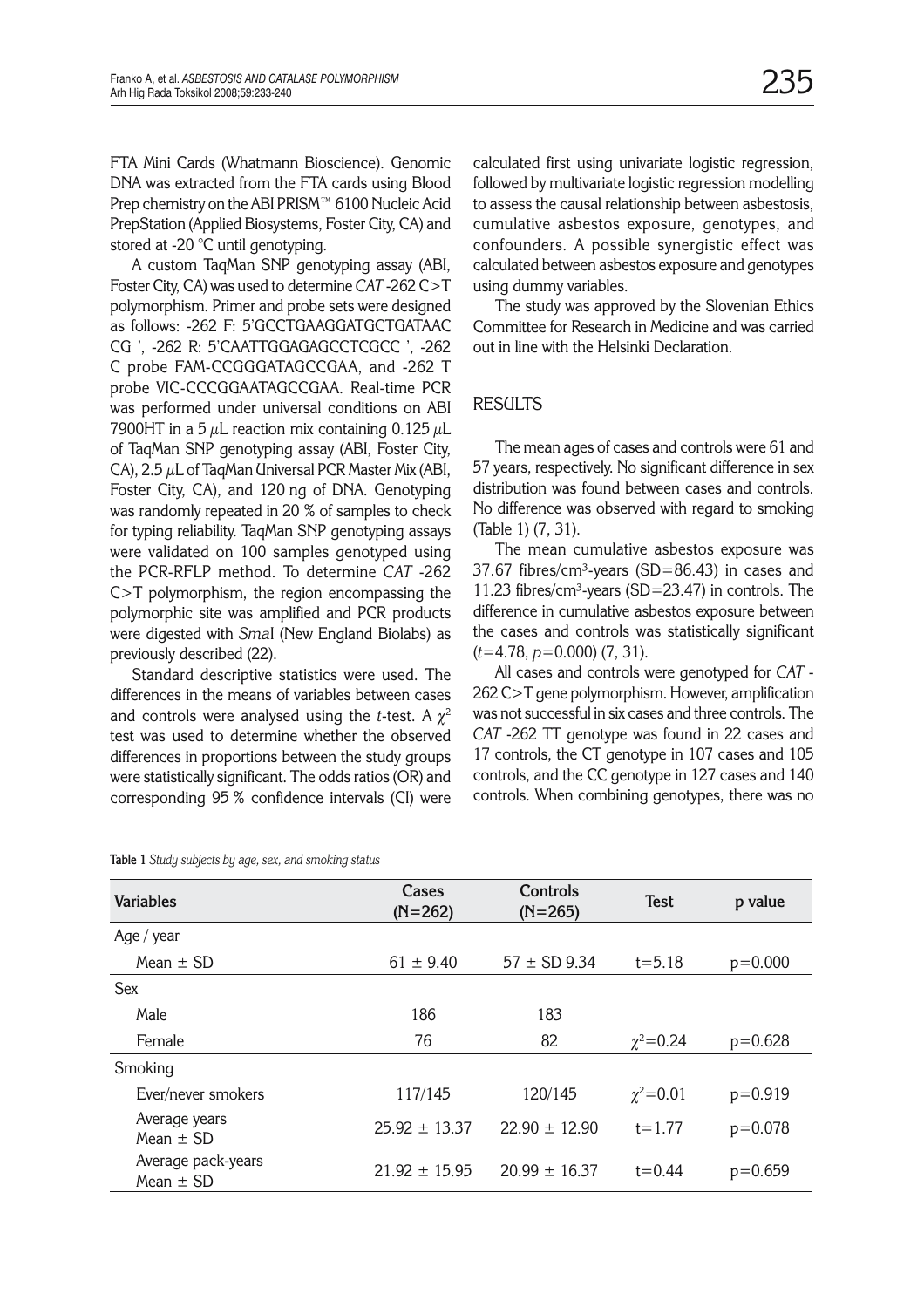statistically significant difference in the frequency of the TT genotype versus the frequency of the CT and CC genotypes between cases and controls ( $\chi^2$ =0.82, *p*=0.364) (Table 2).

Using logistic regression analysis, a positive association was found between asbestosis and cumulative asbestos exposure (OR=3.21, CI 2.43- 4.23). On the other hand, a lack of association was observed between asbestosis and smoking (ever/ never) (OR=0.98, CI 0.69-1.39). The OR of asbestosis was 1.27 (CI 0.64-2.53) for the *CAT* -262 TT versus CT genotype, 1.43 (CI 0.73-2.81) for the TT versus CC genotype, and 1.12 (CI 0.78-1.61) for the CT versus CC genotype. A slightly elevated OR of asbestosis was found for the *CAT* -262 TT genotype compared to the CT and CC genotypes ( $OR=1.36$ , CI 0.70-2.62) (Table 3). The risk of asbestosis for the TT genotype did not change substantially after adjustment for sex, age, and smoking (Table 3). However, the involvement of cumulative asbestos exposure changed the OR from 1.36 (CI 0.70-2.62) to 1.91 (CI 0.93-3.91) (Table 3), suggesting a confounding effect. In a subsequent analysis, a dummy variable was created by multiplying the TT genotype and cumulative asbestos exposure and included into logistic regression analysis together with the TT genotype and cumulative asbestos exposure, yielding an OR of 1.76 and *p* value of 0.369, showing no synergistic effect.

#### **DISCUSSION**

Interest in investigating the influence of both genetic and environmental factors on the development of diseases has recently been increasing (37-39). Among occupational diseases, asbestosis is one of the most frequently studied. Several studies have investigated the influence of genetic polymorphisms

of metabolic enzymes on the risk of asbestosis, mostly focusing on the polymorphisms of glutathione S-transferases (GSTs) M1, T1, P1 (GSTM1, GSTT1 and GSTP1), and manganese superoxide dismutase (MnSOD) (7-10, 30-31, 40). This study investigates the association between asbestosis and *CAT* -262 C>T polymorphism. To our knowledge, this is the first attempt to assess the relationship between asbestosis and genetic polymorphism of catalase, which is known to be one of the major enzymes involved in the primary defence against oxidative stress.

This study observes a slightly elevated risk of asbestosis for the *CAT* -262 TT genotype versus the CT and CC genotypes. The results could be explained as biologically plausible, especially considering the findings of more recent studies, which showed lower catalase activity in subjects with the TT genotype compared to those with the CT and CC genotypes (23, 28-29). Because catalase plays an integral role in the primary defence against ROS, which are known to be included in the pathogenesis of asbestosis (11- 13), lower catalase activity in individuals with the *CAT* -262 TT genotype could explain our findings of a likely increased risk of asbestosis in individuals carrying this genotype. One of the possible explanations why the risk was only slightly elevated may be that not only catalase but also other enzymes such as glutathione peroxidase (GPX) are involved in detoxification of  ${\rm H_2O}_{_{2,}}$  which is one of the ROS generated by asbestos fibres.

A dummy variable was used to test the possible synergistic effect between *CAT* genotypes and cumulative asbestos exposure. No such effect was observed. However, cumulative asbestos exposure was a confounder.

The results of this study must be considered in the context of observations by previous studies investigating the influence of genetic polymorphisms

|                     | Cases $(N=256)$ |      | Controls $(N=262)$ |      |           |         |
|---------------------|-----------------|------|--------------------|------|-----------|---------|
| <b>CAT</b> genotype | n               | %    | n                  | %    | $\chi^2$  | p value |
| TT                  | 22              | 8.6  | 17                 | 6.5  |           |         |
| <b>CT</b>           | 107             | 41.8 | 105                | 40.1 | $0.47*$   | 0.495   |
| <b>CC</b>           | 127             | 49.6 | 140                | 53.4 | 1.07**    | 0.302   |
| $CT + CC$           | 234             | 91.4 | 245                | 93.5 | $0.82***$ | 0.364   |

**Table 2** *Frequencies of CAT genotypes in cases and controls*

 $*_\chi^2$  calculated for TT vs. CT

 $**\chi^2$  calculated for TT vs. CC

 $***\chi^2$  calculated for TT vs. CT + CC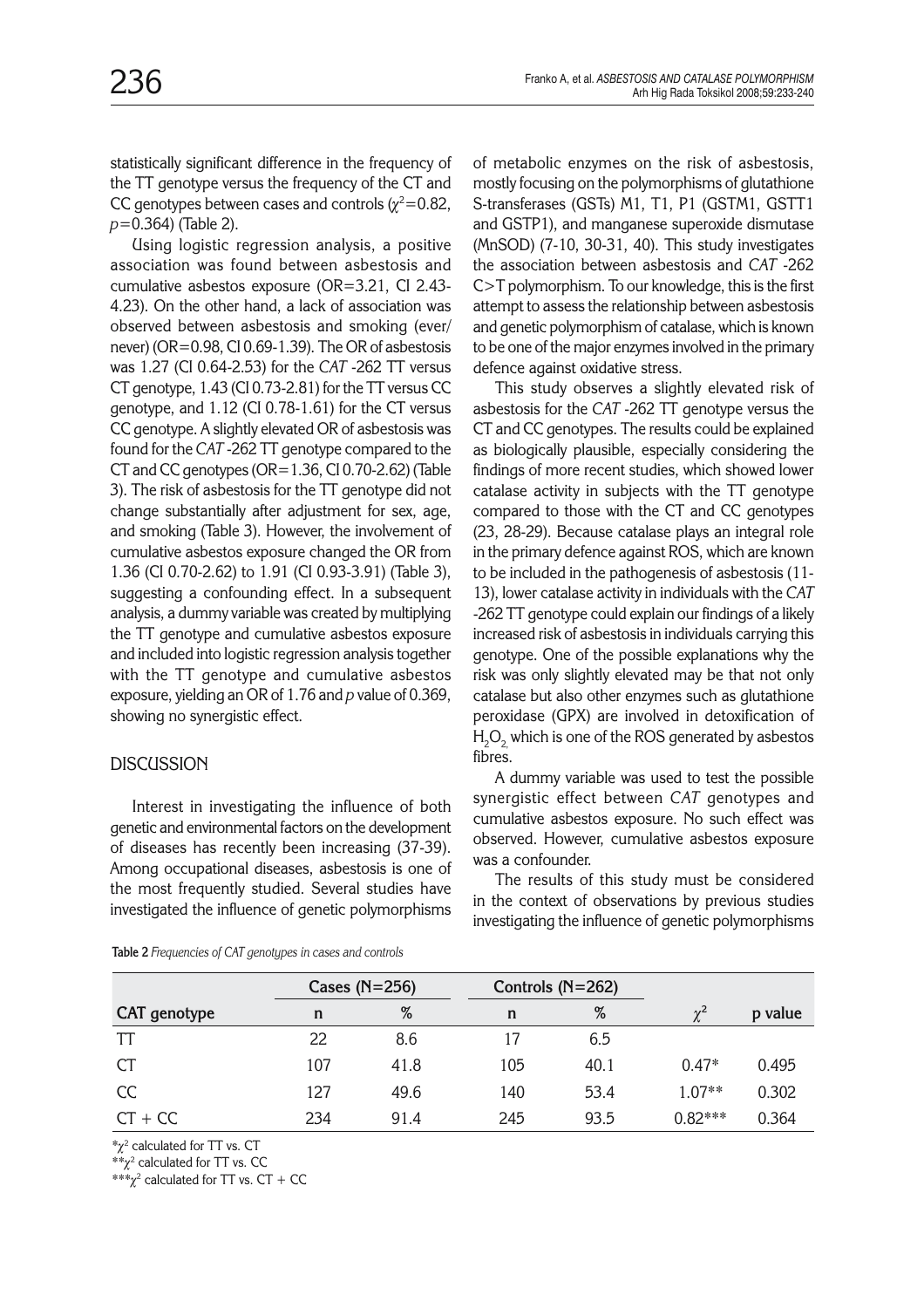|                   | <b>OR</b> | 95 % CI       |
|-------------------|-----------|---------------|
| <b>Unadjusted</b> | 1.36      | $0.70 - 2.62$ |
| Adjusted by       |           |               |

Sex 1.34 0.70-2.60 Age 1.31 0.67-2.57 Smoking (ever/never) 1.37 0.71-2.66 Cumulative exposure 1.91 0.93-3.91

**Table 3** *Risk of asbestosis for the CAT -262 TT genotype versus the CT and CC genotypes*

of certain other major enzymes involved in the detoxification of xenobiotics and inactivation of ROS and RNS on the risk of asbestosis (7-10, 30-31, 40-41). Important findings of our previous studies show that the *GSTT1*-null genotype, which results in the absence of an active enzyme, as well as the *GSTP1* genotype coding for an enzyme with high conjugation capacity, were associated with an increased risk of asbestosis (7, 31). In line with these reports, the results of this study, although statistically insignificant, could support the hypothesis that genetic polymorphisms of metabolic enzymes play an important role in the development of asbestosis. For this reason, we understand the findings of this study to be an important contribution to studying the influence of genetic factors on the risk of asbestosis and to new knowledge in investigating the role of *CAT* polymorphism in asbestosis, which has not been studied so far. The authors are aware that there may be a combined effect of all of the above mentioned polymorphisms. The relationship between them, which has yet to be proven, could be synergistic, additive, or independent.

All of the subjects included in this study were recruited in a small geographic area with an ethnically homogenous population, and no bias was introduced by genetic heterogeneity (32). Although approximately 26 % of the cases and controls were excluded from the study because they died, developed cancer, or did not wish to participate, there were no differences in the cumulative asbestos exposure or diagnosis of cancer between the participants and the excluded group.

In conclusion, our results suggest that the *CAT* - 262 TT genotype may be associated with an increased risk of asbestosis. To clarify this finding, further studies are needed that include a larger number of subjects and that also investigate the *CAT* genotype-phenotype relationship.

#### *Acknowledgement*

This research was financially supported by the Ministry of Education, Science and Sport of Slovenia (Grants No. L3-9129 and P0-0503-0381).

### **REFERENCES**

- 1. Peters GA, Peters BJ. Medical aspects. In: Peters GA, Peters BJ, editors. Sourcebook on asbestos diseases: medical, legal, and engineering aspects. New York, London: Gerland STPM Press; 1980. p. B2-B6.
- 2. Speizer FE. Environmental lung disease. In: Braunwald E, Isselbacher KJ, Petersdorf RG, Wilson JD, Martin JB, Fauci AS, editors. Harrison's principles of internal medicine. 11<sup>th</sup> edition. Vol. 2. New York (NY): McGraw Hill; 1987. p. 1069-70.
- 3. Mossman BT, Bignon J, Corn M, Seaton A, Gee JB. Asbestos: scientific developments and implications for public policy. Science 1990;247:294-301.
- 4. Mossman BT, Gee JB. Asbestos-related diseases. N Engl J Med 1989;320:1721-30.
- 5. Dement JM, Brown DP, Okun A. Follow-up study of chrysotile asbestos textile workers: cohort mortality and case-control analyses. Am J Ind Med 1994;26:431- 47.
- 6. Jakobsson K, Strömberg U, Albin M, Welinder H, Hagmar L. Radiological changes in asbestos cement workers. Occup Environ Med 1995;52:20-7.
- 7. Franko A, Dodic-Fikfak M, Arneric N, Dolzan V. Glutathione S-transferases GSTM1 and GSTT1 polymorphisms and asbestosis. J Occup Environ Med 2007;49:667-71.
- 8. Jakobsson K, Rannung A, Alexandrie AK, Rylander L, Albin M, Hagmar L. Genetic polymorphism for glutathione-S-transferase mu in asbestos cement workers. Occup Environ Med 1994;51:812-6.
- 9. Smith CM, Kelsey KT, Wiencke JK, Leyden K, Levin S, Christiani DC. Inherited glutathione-S-transferase deficiency is a risk factor for pulmonary asbestosis. Cancer Epidemiol Biomarkers Prev 1994;3:471-7.
- 10. Hirvonen A, Saarikoski ST, Linnainmaa K, Koskinen K, Husgafvel-Pursiainen K, Mattson K, Vainio H. Glutathione S-transferase and N-acetyltransferase genotypes and asbestos-associated pulmonary disorders. J Natl Cancer Inst 1996;88:1853-6.
- 11. Kinnula VL. Oxidant and antioxidant mechanisms of lung disease caused by asbestos fibres. Eur Respir J 1999;14:706-16.
- 12. Xu A, Zhou H, Yu DZ, Hei TK. Mechanisms of the genotoxicity of crocidolite asbestos in mammalian cells: implication from mutation patterns induced by reactive oxygen species. Environ Health Perspect 2002;110:1003-8.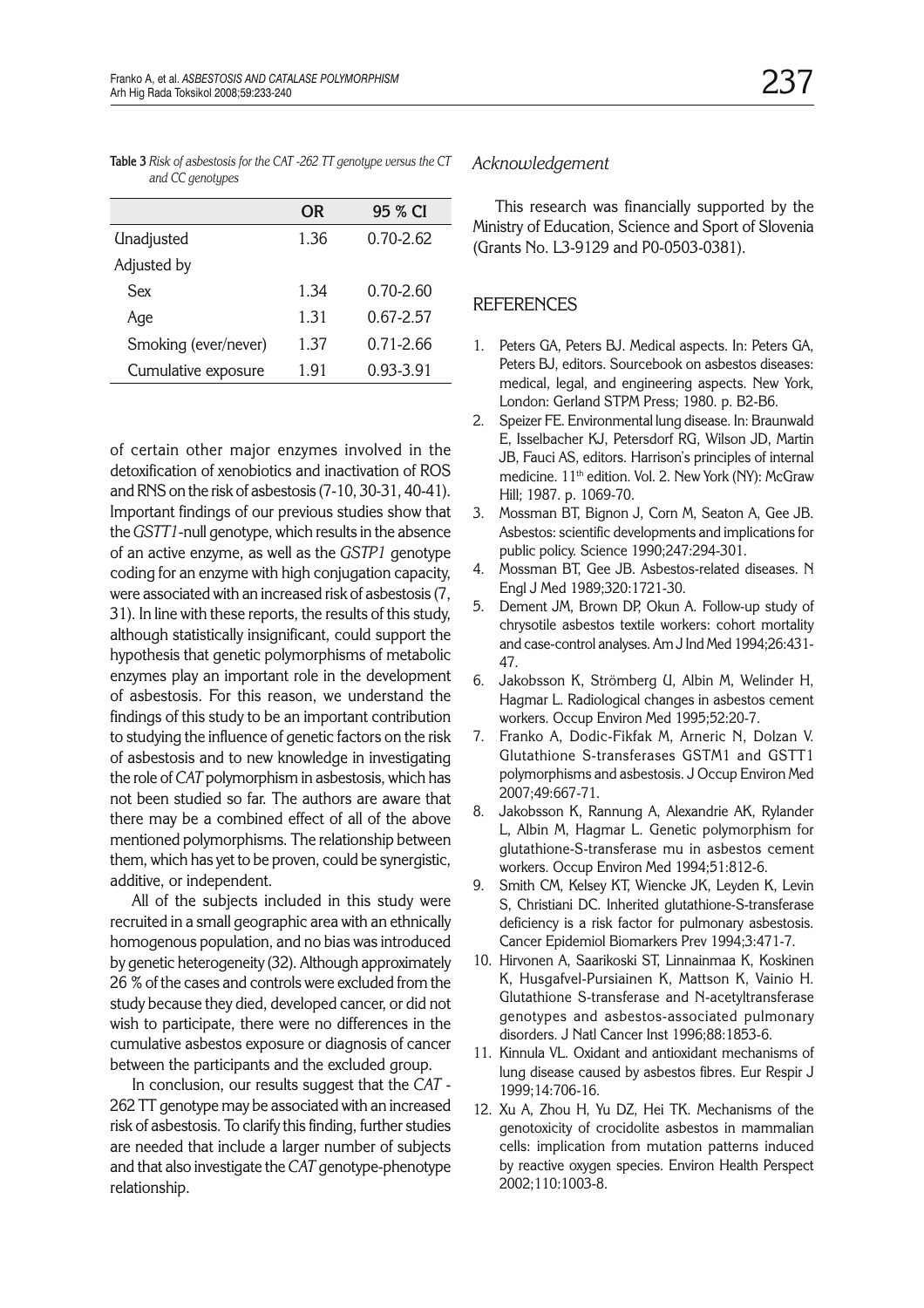- 
- 13. Castranova V. Role of nitric oxide in the progression of pneumoconiosis. Biochemistry (Mosc) 2004;69:32-7.
- 14. Kamp DW, Panduri V, Weitzman SA, Chandel N. Asbestos-induced alveolar epithelial cell apoptosis: role of mitochondrial dysfunction caused by iron-derived free radicals. Mol Cell Biochem 2002;234-235:153- 60.
- 15. Panduri V, Weitzman SA, Chandel N, Kamp DW. The mitochondria-regulated death pathway mediates asbestos-induced alveolar epithelial cell apoptosis. Am J Respir Cell Mol Biol 2003;28:241-8.
- 16. Poser I, Rahman Q, Lohani M, Yadav S, Becker HH, Weiss DG, Schiffmann D, Dopp E. Modulation of genotoxic effects in asbestos-exposed primary human mesothelial cells by radical scavengers, metal chelators and a glutathione precursor. Mutat Res 2004;559:19- 27.
- 17. Ding M, Dong Z, Chen F, Pack D, Ma WY, Ye J, Shi X, Castranova V, Vallyathan V. Asbestos induces activator protein-1 transactivation in transgenic mice. Cancer Res 1999;59:1884-9.
- 18. Weitzman SA, Graceffa P. Asbestos catalyzes hydroxyl and superoxide radical generation from hydrogen peroxide. Arch Biochem Biophys 1984;228:373-6.
- 19. Kamp DW, Graceffa P, Pryor WA, Weitzman SA. The role of free radicals in asbestos-induced diseases. Free Radic Biol Med 1992;12:293-315.
- 20. Halliwell B, Gutteridge JMC. Reactive species as useful biomolecules. In: Halliwell B, Gutteridge JMC, editors. Free radicals in biology and medicine.  $3<sup>rd</sup>$  edition. Oxford, New York: Oxford University Press; 1999. p. 430-481.
- 21. Halliwell B, Gutteridge JMC. Antioxidant defences. In: Halliwell B, Gutteridge JMC editors. Free radicals in biology and medicine. 3<sup>rd</sup> edition. Oxford, New York: Oxford University Press; 1999. p. 134-8.
- 22. Forsberg L, Lyrenäs L, de Faire U, Morgenstern R. A common functional C-T substitution polymorphism in the promoter region of the human catalase gene influences transcription factor binding, reporter gene transcription and is correlated to blood catalase levels. Free Radic Biol Med 2001;30:500-5.
- 23. Ahn J, Nowell S, McCann SE, Yu J, Carter L, Lang NP, Kadlubar FF, Ratnasinghe LD, Ambrosone CB. Associations between catalase phenotype and genotype: modification by epidemiologic factors. Cancer Epidemiol Biomarkers Prev 2006;15:1217-22.
- 24. Jiang Z, Akey JM, Shi J, Xiong M, Wang Y, Shen Y, Xu X, Chen H, Wu H, Xiao J, Lu D, Huang W, Jin L. A polymorphism in the promoter region of catalase is associated with blood pressure levels. Hum Genet 2001;109:95-8.
- 25. Casp CB, She JX, McCormack WT. Genetic association of the catalase gene (CAT) with vitiligo susceptibility. Pigment Cell Res 2002;15:62-6.
- 26. Zhou XF, Cui J, DeStefano AL, Chazaro I, Farrer LA, Manolis AJ, Gavras H, Baldwin CT. Polymorphisms in the promoter region of catalase gene and essential hypertension. Dis Markers 2005;21:3-7.
- 27. Quan F, Korneluk RG, Tropak MB, Gravel RA. Isolation and characterization of the human catalase gene. Nucleic Acids Res 1986;14:5321-35.
- 28. Nadif R, Mintz M, Jedlicka A, Bertrand JP, Kleeberger SR, Kauffmann F. Association of CAT polymorphisms with catalase activity and exposure to environmental oxidative stimuli. Free Radic Res 2005;39:1345-50.
- 29. Bastaki M, Huen K, Manzanillo P, Chande N, Chen C, Balmes JR, Tager IB, Holland N. Genotype-activity relationship for Mn-superoxide dismutase, glutathione peroxidase 1 and catalase in humans. Pharmacogenet Genomics 2006;16:279-86.
- 30. Hirvonen A, Tuimala J, Ollikainen T, Linnainmaa K, Kinnula V. Manganese superoxide dismutase genotypes and asbestos-associated pulmonary disorders. Cancer Lett 2002;178:71-4.
- 31. Franko A, Dolzan V, Arneric N, Dodic-Fikfak M. The influence of genetic polymorphisms of GSTP1 on the development of asbestosis. J Occup Environ Med 2008;50:7-12.
- 32. Vidan-Jeras B, Jurca B, Dolzan V, Jeras M, Breskvar K, Bohinjec M. Caucasian Slovenian normal. In: Gjertson DW, Terasaki PI, editors. HLA 1998. Lenexa: American Society for Histocompatibility and Immunogenetics; 1998. p. 180-1.
- 33. Dodic Fikfak M, Kriebel D, Quinn MM, Eisen EA, Wegman DH. A case control study of lung cancer and exposure to chrysotile and amphibole at a Slovenian asbestos-cement plant. Ann Occup Hyg 2007;51:261- 8.
- 34. Ferris BG. Epidemiology Standardization Project (American Thoracic Society). Am Rev Respir Dis 1978;118:1-120.
- 35. Tossavainen A. Asbestos, asbestosis, and cancer: The Helsinki criteria for diagnosis and attribution. Scand J Work Environ Health 1997;23:311-6.
- 36. American Thoracic Society (ATS). Diagnosis and initial management of nonmalignant diseases related to asbestos. Am J Respir Crit Care Med 2004;170:691- 751.
- 37. Mucci LA, Wedren S, Tamimi RM, Trichopoulos D, Adami HO. The role of gene-environment interaction in the aetiology of human cancer: examples from cancers of the large bowel, lung and breast. J Intern Med 2001;249:477-93.
- 38. Furberg AH, Ambrosone CB. Molecular epidemiology, biomarkers and cancer prevention. Trends Mol Med 2001;7:517-21.
- 39. Boks MP, Schipper M, Schubart CD, Sommer IE, Kahn RS, Ophoff RA. Investigating gene environment interaction in complex diseases: increasing power by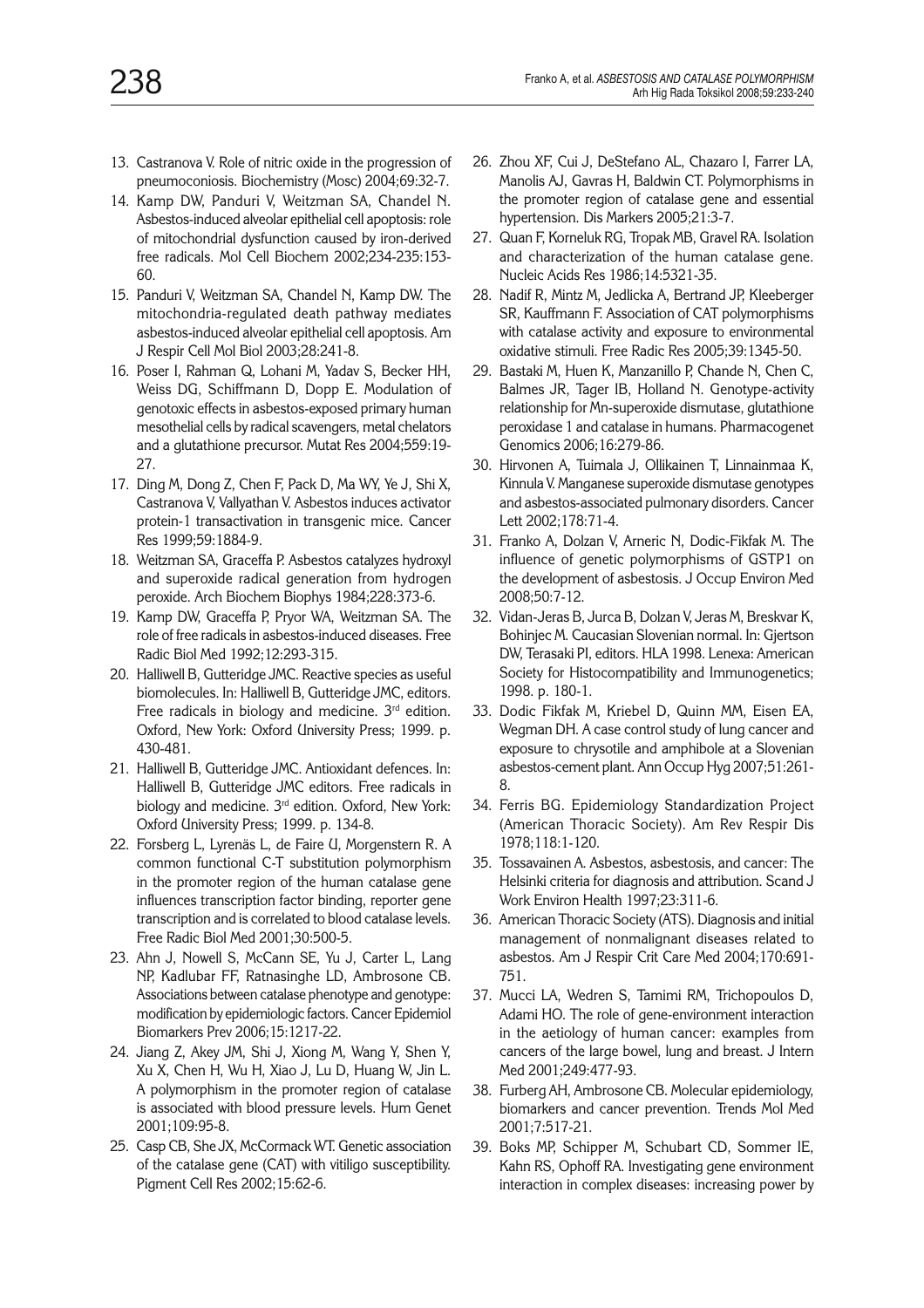selective sampling for environmental exposure. Int J Epidemiol 2007;36:1363-9.

- 40. Kelsey KT, Nelson HH, Wiencke JK, Smith CM, Levin S. The glutathione S-transferase theta and mu deletion polymorphisms in asbestosis. Am J Ind Med 1997;31:274-9.
- 41. Neri M, Ugolini D, Dianzani I, Gemignani F, Landi S, Cesario A, Magnani C, Mutti L, Puntoni R, Bonassi S. Genetic susceptibility to malignant pleural mesothelioma and other asbestos-associated diseases. Mutat Res 2008;659:126-36.